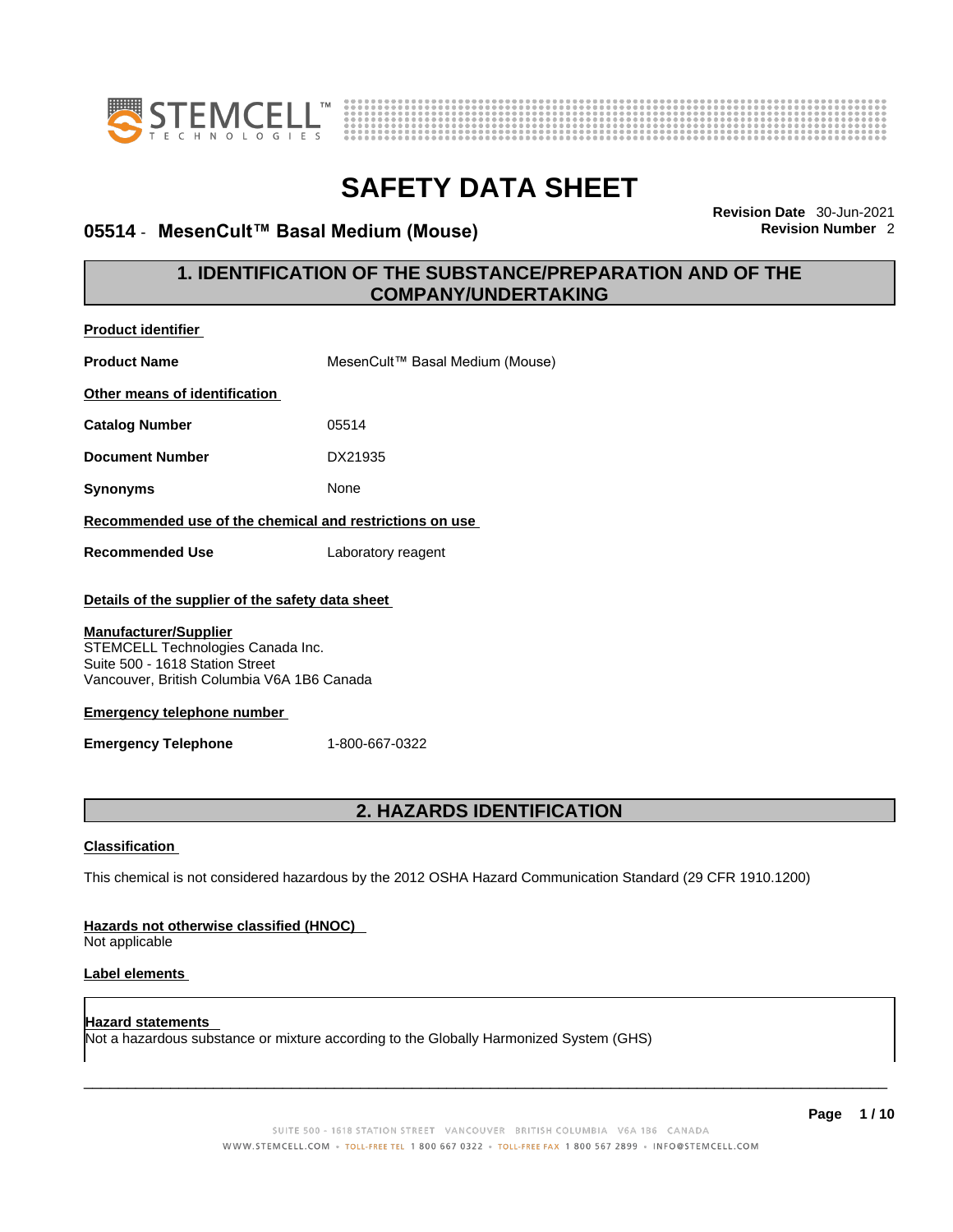



# \_\_\_\_\_\_\_\_\_\_\_\_\_\_\_\_\_\_\_\_\_\_\_\_\_\_\_\_\_\_\_\_\_\_\_\_\_\_\_\_\_\_\_\_\_\_\_\_\_\_\_\_\_\_\_\_\_\_\_\_\_\_\_\_\_\_\_\_\_\_\_\_\_\_\_\_\_\_\_\_\_\_\_\_\_\_\_\_\_\_\_\_\_ **Revision Date** 30-Jun-2021 **05514** - **MesenCult™ Basal Medium (Mouse) Revision Number** 2

The product contains no substances which at their given concentration, are considered to be hazardous to health.

**Appearance** Clear **Physical state** Liquid

**Odor** No data available

**Other Information**  Not applicable

#### **Unknown acute toxicity** 0 % of the mixture consists of ingredient(s) of unknown toxicity

- 0 % of the mixture consists of ingredient(s) of unknown acute oral toxicity
- 0 % of the mixture consists of ingredient(s) of unknown acute dermal toxicity

0 % of the mixture consists of ingredient(s) of unknown acute inhalation toxicity (gas)

0 % of the mixture consists of ingredient(s) of unknown acute inhalation toxicity (vapor)

0 % of the mixture consists of ingredient(s) of unknown acute inhalation toxicity (dust/mist)

### **3. COMPOSITION/INFORMATION ON INGREDIENTS**

#### **Substance**

Not applicable.

#### **Mixture**

Not a hazardous substance or mixture according to the Globally Harmonized System (GHS)

\*The exact percentage (concentration) of composition has been withheld as a trade secret.

### **4. FIRST AID MEASURES**

### **Description of first aid measures**

| <b>Inhalation</b>   | Remove to fresh air.                                                                                                    |
|---------------------|-------------------------------------------------------------------------------------------------------------------------|
| Eye contact         | Rinse thoroughly with plenty of water for at least 15 minutes, lifting lower and upper eyelids.<br>Consult a physician. |
| <b>Skin contact</b> | Wash skin with soap and water.                                                                                          |
| Ingestion           | Clean mouth with water and drink afterwards plenty of water.                                                            |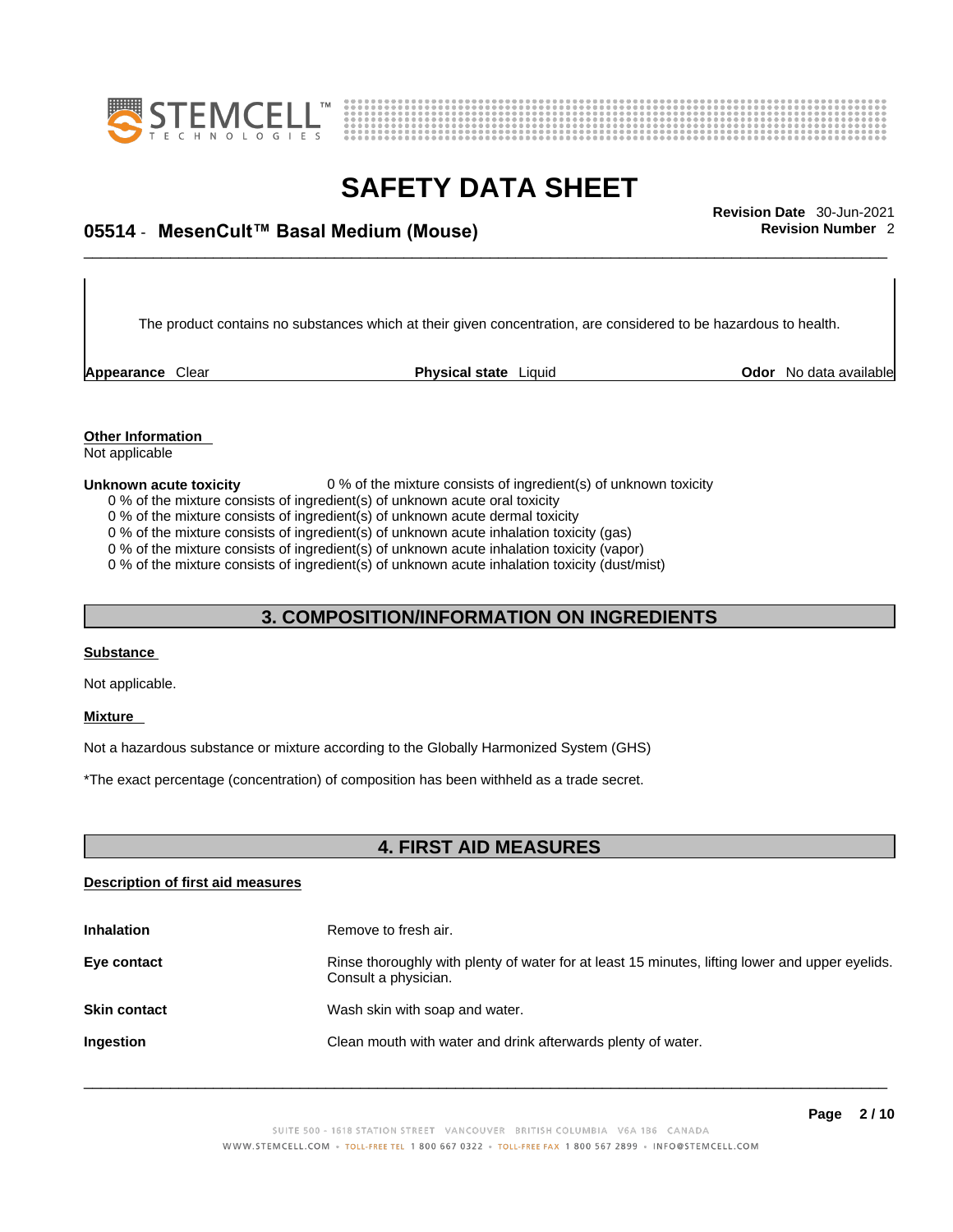



# \_\_\_\_\_\_\_\_\_\_\_\_\_\_\_\_\_\_\_\_\_\_\_\_\_\_\_\_\_\_\_\_\_\_\_\_\_\_\_\_\_\_\_\_\_\_\_\_\_\_\_\_\_\_\_\_\_\_\_\_\_\_\_\_\_\_\_\_\_\_\_\_\_\_\_\_\_\_\_\_\_\_\_\_\_\_\_\_\_\_\_\_\_ **Revision Date** 30-Jun-2021 **05514** - **MesenCult™ Basal Medium (Mouse) Revision Number** 2

| Most important symptoms and effects, both acute and delayed                                                      |                                                                                                                                       |  |
|------------------------------------------------------------------------------------------------------------------|---------------------------------------------------------------------------------------------------------------------------------------|--|
| Symptoms                                                                                                         | No information available.                                                                                                             |  |
|                                                                                                                  | Indication of any immediate medical attention and special treatment needed                                                            |  |
| Note to physicians                                                                                               | Treat symptomatically.                                                                                                                |  |
|                                                                                                                  |                                                                                                                                       |  |
|                                                                                                                  | <b>5. FIRE-FIGHTING MEASURES</b>                                                                                                      |  |
| Suitable Extinguishing Media                                                                                     | Use extinguishing measures that are appropriate to local circumstances and the<br>surrounding environment.                            |  |
| Unsuitable extinguishing media                                                                                   | CAUTION: Use of water spray when fighting fire may be inefficient.                                                                    |  |
| Specific hazards arising from the<br>chemical                                                                    | No information available.                                                                                                             |  |
| <b>Explosion data</b><br><b>Sensitivity to Mechanical Impact None.</b><br><b>Sensitivity to Static Discharge</b> | None.                                                                                                                                 |  |
| Special protective equipment for<br>fire-fighters                                                                | Firefighters should wear self-contained breathing apparatus and full firefighting turnout<br>gear. Use personal protection equipment. |  |

### **6. ACCIDENTAL RELEASE MEASURES**

### **Personal precautions, protective equipment and emergency procedures**

| <b>Personal precautions</b>                          | Ensure adequate ventilation.                                                         |  |
|------------------------------------------------------|--------------------------------------------------------------------------------------|--|
| <b>Environmental precautions</b>                     |                                                                                      |  |
| <b>Environmental precautions</b>                     | See Section 12 for additional Ecological Information.                                |  |
| Methods and material for containment and cleaning up |                                                                                      |  |
| <b>Methods for containment</b>                       | Prevent further leakage or spillage if safe to do so.                                |  |
| Methods for cleaning up                              | Pick up and transfer to properly labeled containers.                                 |  |
| Prevention of secondary hazards                      | Clean contaminated objects and areas thoroughly observing environmental regulations. |  |
|                                                      |                                                                                      |  |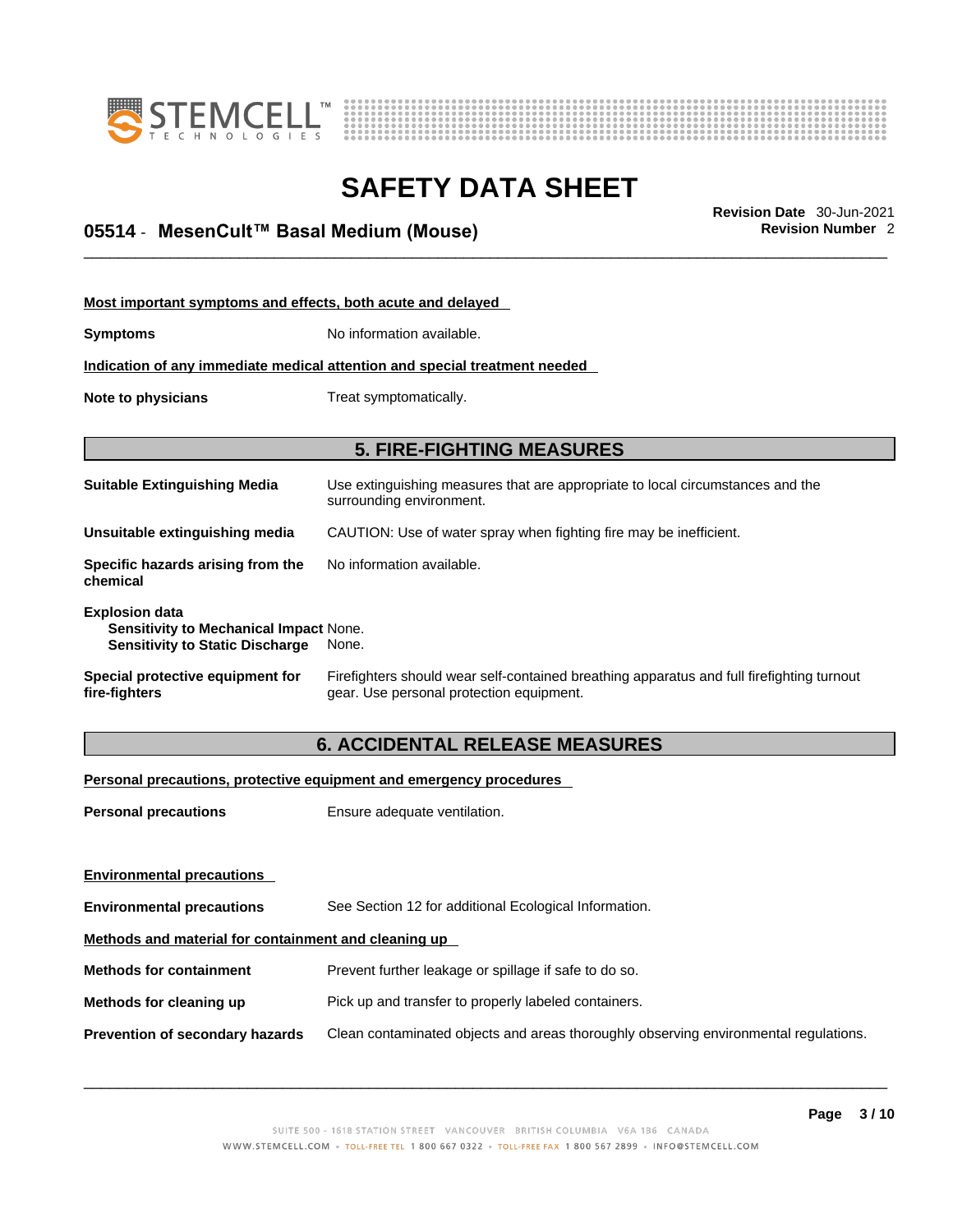



# \_\_\_\_\_\_\_\_\_\_\_\_\_\_\_\_\_\_\_\_\_\_\_\_\_\_\_\_\_\_\_\_\_\_\_\_\_\_\_\_\_\_\_\_\_\_\_\_\_\_\_\_\_\_\_\_\_\_\_\_\_\_\_\_\_\_\_\_\_\_\_\_\_\_\_\_\_\_\_\_\_\_\_\_\_\_\_\_\_\_\_\_\_ **Revision Date** 30-Jun-2021 **05514** - **MesenCult™ Basal Medium (Mouse) Revision Number** 2

|                                                              | 7. HANDLING AND STORAGE                                                                                                                                                     |
|--------------------------------------------------------------|-----------------------------------------------------------------------------------------------------------------------------------------------------------------------------|
| <b>Precautions for safe handling</b>                         |                                                                                                                                                                             |
| Advice on safe handling                                      | Handle in accordance with good industrial hygiene and safety practice.                                                                                                      |
| Conditions for safe storage, including any incompatibilities |                                                                                                                                                                             |
| <b>Storage Conditions</b>                                    | Store in accordance with information listed on the Product Information Sheet (PIS).                                                                                         |
|                                                              |                                                                                                                                                                             |
|                                                              | 8. EXPOSURE CONTROLS/PERSONAL PROTECTION                                                                                                                                    |
| <b>Control parameters</b>                                    |                                                                                                                                                                             |
| <b>Exposure Limits</b>                                       | This product, as supplied, does not contain any hazardous materials with occupational<br>exposure limits established by the region specific regulatory bodies.              |
| <b>Appropriate engineering controls</b>                      |                                                                                                                                                                             |
| <b>Engineering controls</b>                                  | <b>Showers</b><br>Eyewash stations<br>Ventilation systems.                                                                                                                  |
|                                                              | Individual protection measures, such as personal protective equipment                                                                                                       |
| <b>Eye/face protection</b>                                   | No special protective equipment required.                                                                                                                                   |
| Skin and body protection                                     | No special protective equipment required.                                                                                                                                   |
| <b>Respiratory protection</b>                                | No protective equipment is needed under normal use conditions. If exposure limits are<br>exceeded or irritation is experienced, ventilation and evacuation may be required. |
| <b>General hygiene considerations</b>                        | Handle in accordance with good industrial hygiene and safety practice.                                                                                                      |

### **9. PHYSICAL AND CHEMICAL PROPERTIES**

**Information on basic physical and chemical properties Physical state** Liquid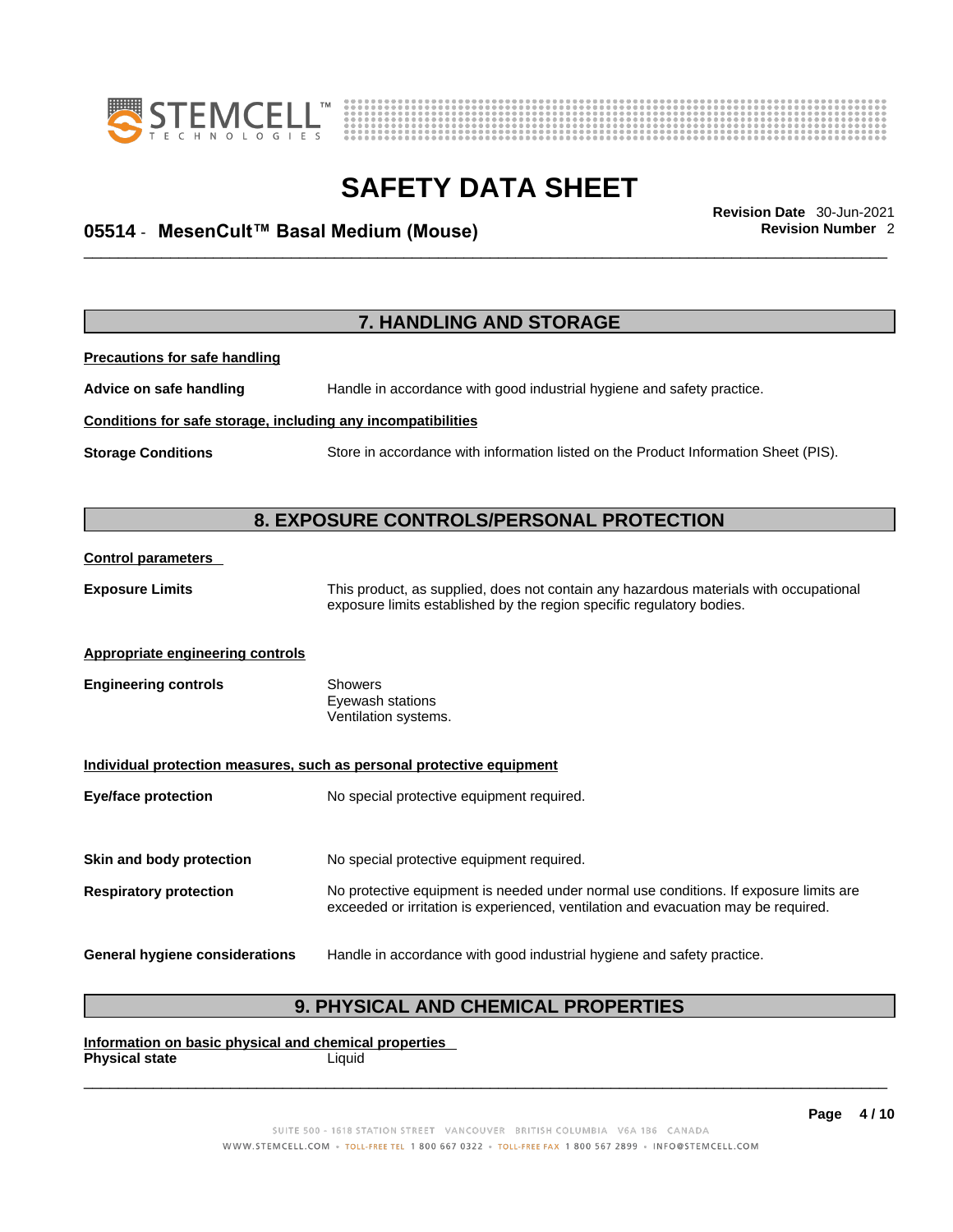



# \_\_\_\_\_\_\_\_\_\_\_\_\_\_\_\_\_\_\_\_\_\_\_\_\_\_\_\_\_\_\_\_\_\_\_\_\_\_\_\_\_\_\_\_\_\_\_\_\_\_\_\_\_\_\_\_\_\_\_\_\_\_\_\_\_\_\_\_\_\_\_\_\_\_\_\_\_\_\_\_\_\_\_\_\_\_\_\_\_\_\_\_\_ **Revision Date** 30-Jun-2021 **05514** - **MesenCult™ Basal Medium (Mouse) Revision Number** 2

| Appearance     | Clear             |
|----------------|-------------------|
| Color          | red               |
| Odor           | No data available |
| Odor threshold | No data available |

| <b>FIUDEILY</b>                  |
|----------------------------------|
| рH                               |
| Melting point / freezing point   |
| Boiling point / boiling range    |
| <b>Flash point</b>               |
| <b>Evaporation rate</b>          |
| Flammability (solid, gas)        |
| <b>Flammability Limit in Air</b> |
| <b>Upper flammability limit:</b> |
| Lower flammability limit:        |
| Vapor pressure                   |
| <b>Vapor density</b>             |
| <b>Relative density</b>          |
| <b>Water solubility</b>          |
| Solubility in other solvents     |
| <b>Partition coefficient</b>     |
| <b>Autoignition temperature</b>  |
| <b>Decomposition temperature</b> |
| Kinematic viscosity              |
| <b>Dynamic viscosity</b>         |
| <b>Explosive properties</b>      |
| <b>Oxidizing properties</b>      |
|                                  |
| <b>Other Information</b>         |

**pH** No data available None known **Moldata available 1996 Communist Communist Provident**<br> **Moldata available None known Roidata available 1999 Mone known**<br> **Boiling** None known<br> **Roidata available None known No data available Evaporation No data available None known**<br> **Evaporation** None known<br>
None known **No data available No data available** 

**Explosive properties** No data available **Oxidizing properties** No information available **Lower flammability limit:** No data available **Vapora Available None known None known**<br>No data available None known **Vapor density in the density of the Vapor Vapor Avan Available None known<br>No data available None known No data available No data available None known No data available None known Partition Partition Coefficient Coefficient Coefficient Coefficient Coefficient Coefficient Coefficient Coefficient Coefficient Coefficient Coefficient Coefficient Coefficient Coefficient C Automizion None known**<br> **Automizion None known**<br> **Automizion None known No data available** No data available **None known** No data available None known

**Softening point**<br> **Molecular weight**<br> **Molecular weight**<br> **Molecular weight**<br> **Molecular weight No information available Molecular formula** No information available **VOC Content (%)**<br> **Content (%)**<br>
No information available<br>
No information available **No information available Bulk density No information available** 

### **Property CONSIDERENT VALUES PROPERTY Remarks • Method**

**Flammability Limit in Air** None known

### **10. STABILITY AND REACTIVITY**

| <b>Reactivity</b>                                                       | No information available.                 |
|-------------------------------------------------------------------------|-------------------------------------------|
| <b>Chemical stability</b>                                               | Stable under normal conditions.           |
| <b>Possibility of hazardous reactions</b> None under normal processing. |                                           |
| <b>Conditions to avoid</b>                                              | None known based on information supplied. |
| Incompatible materials                                                  | None known based on information supplied. |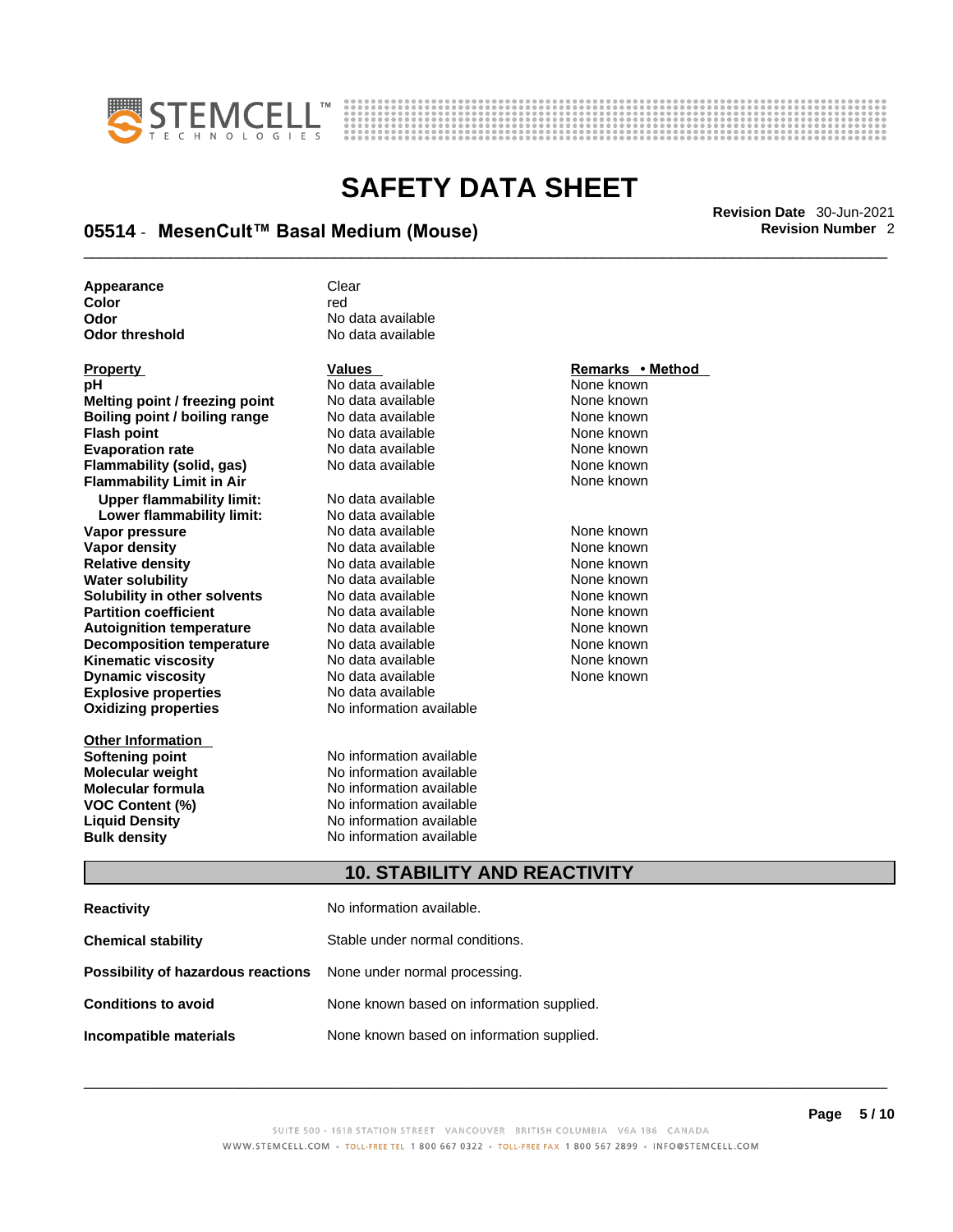



\_\_\_\_\_\_\_\_\_\_\_\_\_\_\_\_\_\_\_\_\_\_\_\_\_\_\_\_\_\_\_\_\_\_\_\_\_\_\_\_\_\_\_\_\_\_\_\_\_\_\_\_\_\_\_\_\_\_\_\_\_\_\_\_\_\_\_\_\_\_\_\_\_\_\_\_\_\_\_\_\_\_\_\_\_\_\_\_\_\_\_\_\_ **Revision Date** 30-Jun-2021 **05514** - **MesenCult™ Basal Medium (Mouse) Revision Number** 2

**Hazardous decomposition products** None known based on information supplied.

### **11. TOXICOLOGICAL INFORMATION**

**Information on likely routes of exposure**

**Product Information**

| <b>Inhalation</b>                                              | Specific test data for the substance or mixture is not available.                                                                                                                                                                                                                                                                                                                                                                                                                                                         |
|----------------------------------------------------------------|---------------------------------------------------------------------------------------------------------------------------------------------------------------------------------------------------------------------------------------------------------------------------------------------------------------------------------------------------------------------------------------------------------------------------------------------------------------------------------------------------------------------------|
| Eye contact                                                    | Specific test data for the substance or mixture is not available.                                                                                                                                                                                                                                                                                                                                                                                                                                                         |
| <b>Skin contact</b>                                            | Specific test data for the substance or mixture is not available.                                                                                                                                                                                                                                                                                                                                                                                                                                                         |
| Ingestion                                                      | Specific test data for the substance or mixture is not available.                                                                                                                                                                                                                                                                                                                                                                                                                                                         |
|                                                                | Symptoms related to the physical, chemical and toxicological characteristics                                                                                                                                                                                                                                                                                                                                                                                                                                              |
| Symptoms                                                       | No information available.                                                                                                                                                                                                                                                                                                                                                                                                                                                                                                 |
| <b>Numerical measures of toxicity</b><br><b>Acute toxicity</b> |                                                                                                                                                                                                                                                                                                                                                                                                                                                                                                                           |
| Unknown acute toxicity<br><b>Product Information</b>           | 0 % of the mixture consists of ingredient(s) of unknown toxicity<br>0 % of the mixture consists of ingredient(s) of unknown acute oral toxicity<br>0 % of the mixture consists of ingredient(s) of unknown acute dermal toxicity<br>0 % of the mixture consists of ingredient(s) of unknown acute inhalation toxicity (gas)<br>0 % of the mixture consists of ingredient(s) of unknown acute inhalation toxicity (vapor)<br>0 % of the mixture consists of ingredient(s) of unknown acute inhalation toxicity (dust/mist) |
|                                                                | <u>Delayed and immediate effects as well as chronic effects from short and long-term exposure</u>                                                                                                                                                                                                                                                                                                                                                                                                                         |
| Skin corrosion/irritation                                      | No information available.                                                                                                                                                                                                                                                                                                                                                                                                                                                                                                 |
| <b>Product Information</b>                                     |                                                                                                                                                                                                                                                                                                                                                                                                                                                                                                                           |

**Serious eye damage/eye irritation** No information available. Product Information

**Respiratory or skin sensitization** No information available. Product Information

**Germ cell mutagenicity** No information available.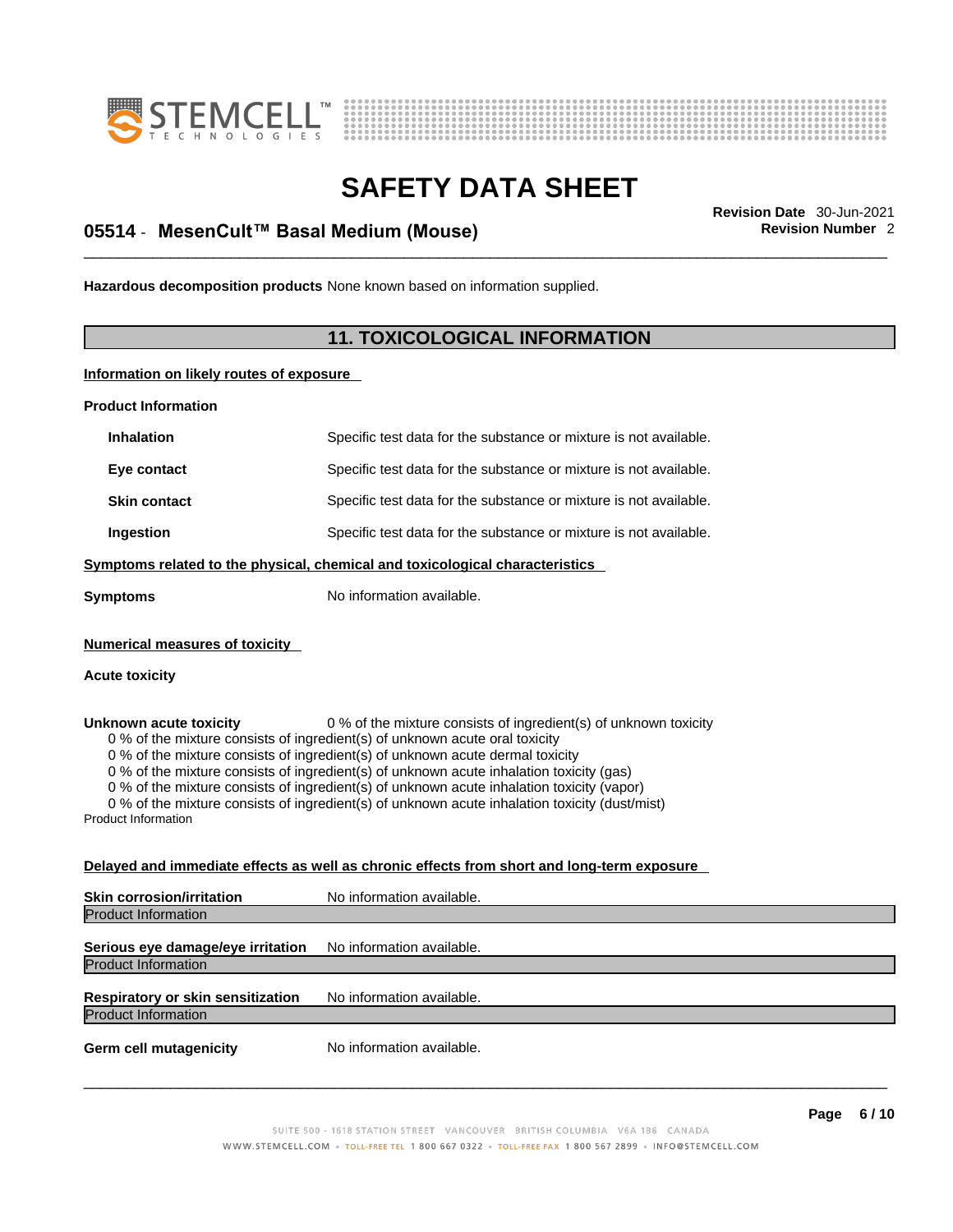



# \_\_\_\_\_\_\_\_\_\_\_\_\_\_\_\_\_\_\_\_\_\_\_\_\_\_\_\_\_\_\_\_\_\_\_\_\_\_\_\_\_\_\_\_\_\_\_\_\_\_\_\_\_\_\_\_\_\_\_\_\_\_\_\_\_\_\_\_\_\_\_\_\_\_\_\_\_\_\_\_\_\_\_\_\_\_\_\_\_\_\_\_\_ **Revision Date** 30-Jun-2021 **05514** - **MesenCult™ Basal Medium (Mouse) Revision Number** 2

| <b>Product Information</b>             |                                                                                                                    |
|----------------------------------------|--------------------------------------------------------------------------------------------------------------------|
| Carcinogenicity                        | No information available.                                                                                          |
| <b>Reproductive toxicity</b>           | No information available.<br><b>Product Information</b>                                                            |
| <b>STOT - single exposure</b>          | No information available.<br><b>Product Information</b>                                                            |
| <b>STOT - repeated exposure</b>        | No information available.<br><b>Product Information</b>                                                            |
| <b>Aspiration hazard</b>               | No information available.                                                                                          |
|                                        | <b>12. ECOLOGICAL INFORMATION</b>                                                                                  |
| <b>Ecotoxicity</b>                     |                                                                                                                    |
|                                        | <b>Product Information</b>                                                                                         |
| Persistence and degradability          | No information available.                                                                                          |
| <b>Bioaccumulation</b>                 | There is no data for this product.                                                                                 |
| Other adverse effects                  | No information available.                                                                                          |
|                                        |                                                                                                                    |
|                                        | <b>13. DISPOSAL CONSIDERATIONS</b>                                                                                 |
| <b>Waste treatment methods</b>         |                                                                                                                    |
| Waste from residues/unused<br>products | Dispose of in accordance with local regulations. Dispose of waste in accordance with<br>environmental legislation. |
| <b>Contaminated packaging</b>          | Do not reuse empty containers.                                                                                     |

### **14. TRANSPORT INFORMATION**

DOT Not regulated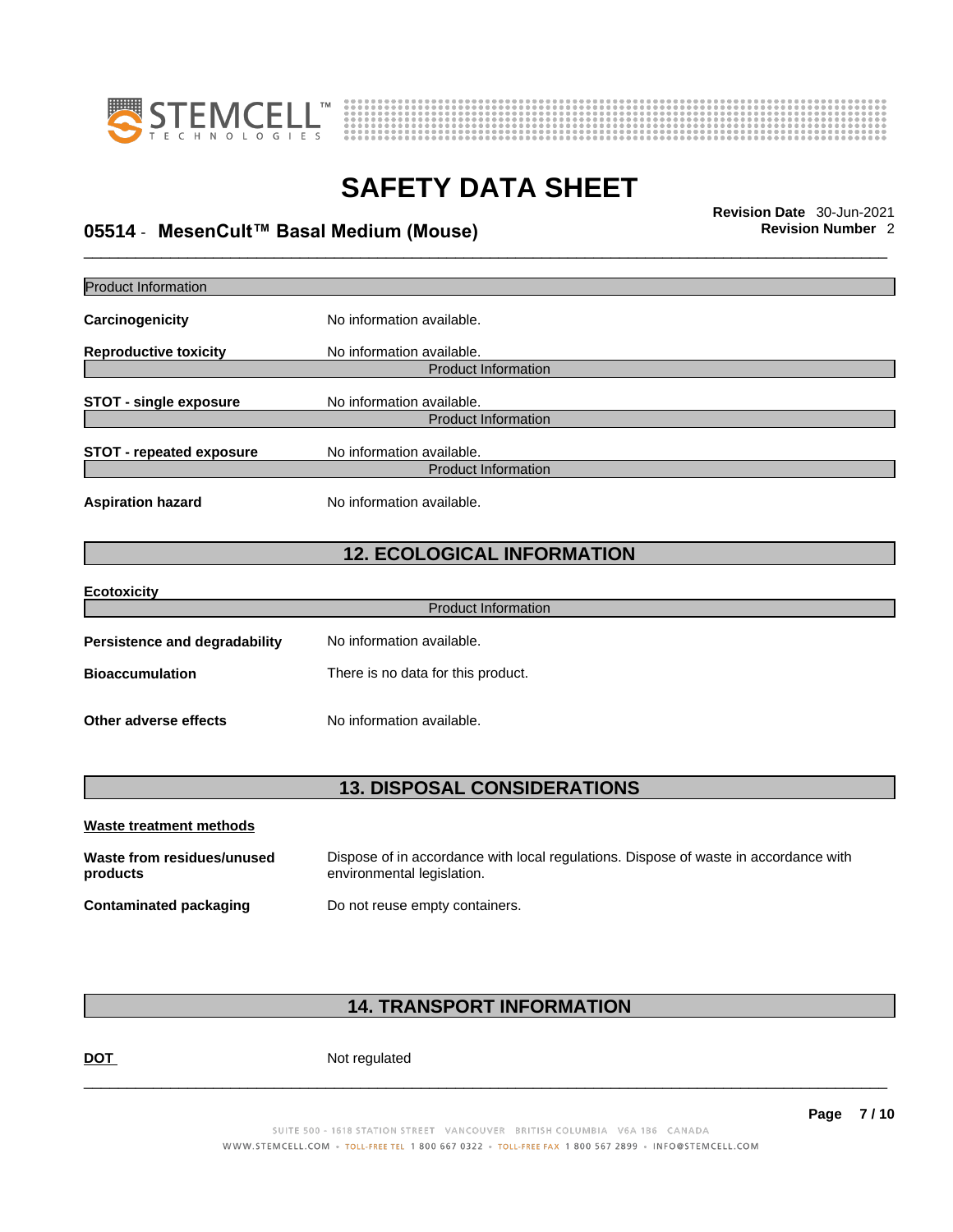



# \_\_\_\_\_\_\_\_\_\_\_\_\_\_\_\_\_\_\_\_\_\_\_\_\_\_\_\_\_\_\_\_\_\_\_\_\_\_\_\_\_\_\_\_\_\_\_\_\_\_\_\_\_\_\_\_\_\_\_\_\_\_\_\_\_\_\_\_\_\_\_\_\_\_\_\_\_\_\_\_\_\_\_\_\_\_\_\_\_\_\_\_\_ **Revision Date** 30-Jun-2021 **05514** - **MesenCult™ Basal Medium (Mouse) Revision Number** 2

| TDG         | Not regulated |
|-------------|---------------|
| <b>MEX</b>  | Not regulated |
| ICAO (air)  | Not regulated |
| <b>IATA</b> | Not regulated |
| <b>IMDG</b> | Not regulated |
| <b>RID</b>  | Not regulated |
| <b>ADR</b>  | Not regulated |
| <b>ADN</b>  | Not regulated |
|             |               |

### **15. REGULATORY INFORMATION**

| <b>International Inventories</b> |                 |  |
|----------------------------------|-----------------|--|
| <b>TSCA</b>                      | Does not comply |  |
| <b>DSL/NDSL</b>                  | Does not comply |  |
| <b>EINECS/ELINCS</b>             | Does not comply |  |
| <b>ENCS</b>                      | Does not comply |  |
| <b>IECSC</b>                     | Does not comply |  |
| <b>KECL</b>                      | Does not comply |  |
| <b>PICCS</b>                     | Does not comply |  |
| <b>AICS</b>                      | Does not comply |  |
|                                  |                 |  |

 **Legend:** 

 **TSCA** - United States Toxic Substances Control Act Section 8(b) Inventory

 **DSL/NDSL** - Canadian Domestic Substances List/Non-Domestic Substances List

 **EINECS/ELINCS** - European Inventory of Existing Chemical Substances/European List of Notified Chemical Substances

 **ENCS** - Japan Existing and New Chemical Substances

 **IECSC** - China Inventory of Existing Chemical Substances

 **KECL** - Korean Existing and Evaluated Chemical Substances

 **PICCS** - Philippines Inventory of Chemicals and Chemical Substances

 **AICS** - Australian Inventory of Chemical Substances

### **US Federal Regulations**

### **SARA 313**

Section 313 of Title III of the Superfund Amendments and Reauthorization Act of 1986 (SARA). This product does not contain any chemicals which are subject to the reporting requirements of the Act and Title 40 of the Code of Federal Regulations, Part 372.

| No |  |
|----|--|
| No |  |
|    |  |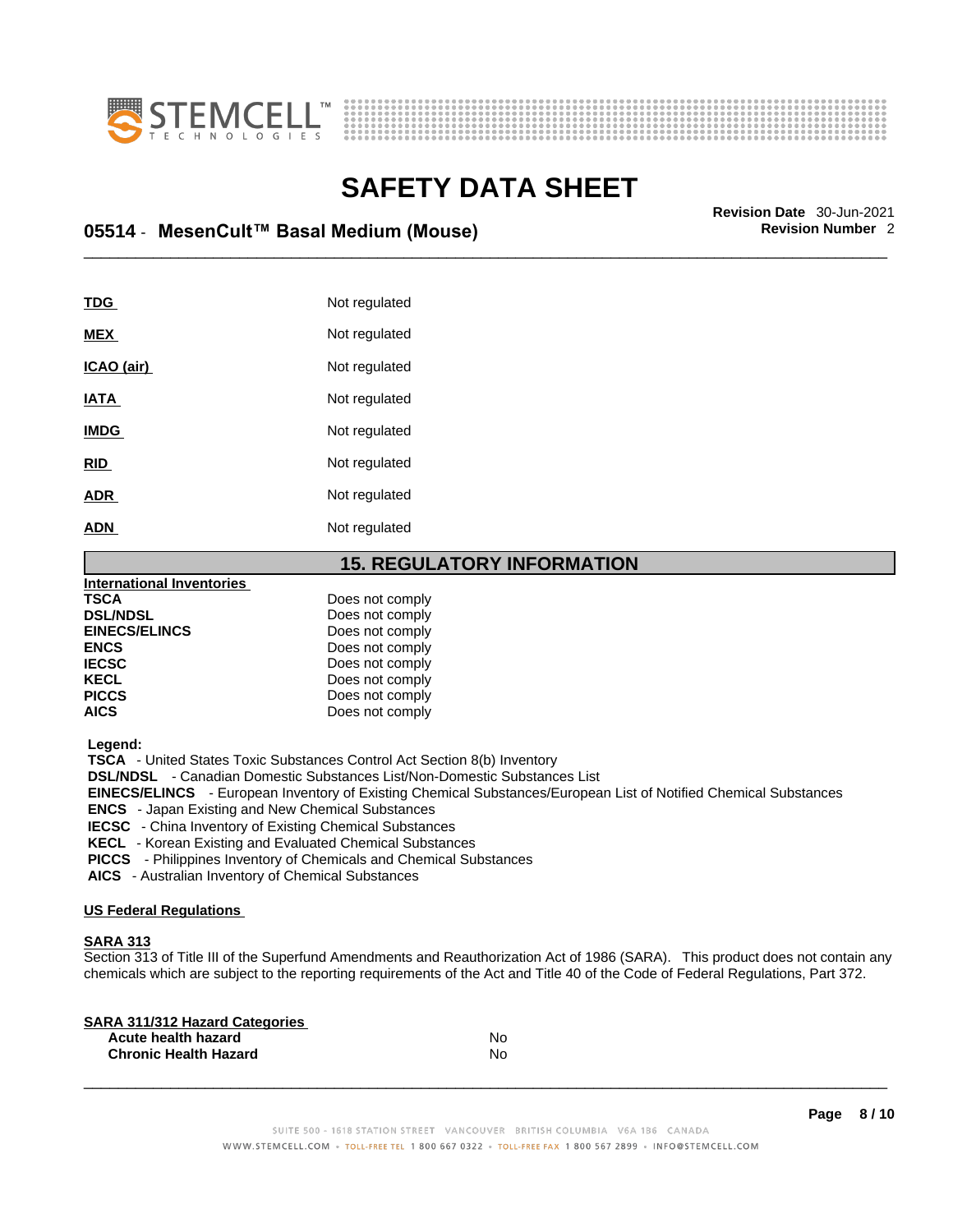



# \_\_\_\_\_\_\_\_\_\_\_\_\_\_\_\_\_\_\_\_\_\_\_\_\_\_\_\_\_\_\_\_\_\_\_\_\_\_\_\_\_\_\_\_\_\_\_\_\_\_\_\_\_\_\_\_\_\_\_\_\_\_\_\_\_\_\_\_\_\_\_\_\_\_\_\_\_\_\_\_\_\_\_\_\_\_\_\_\_\_\_\_\_ **Revision Date** 30-Jun-2021 **05514** - **MesenCult™ Basal Medium (Mouse) Revision Number** 2

| Fire hazard                       | No |  |
|-----------------------------------|----|--|
| Sudden release of pressure hazard | No |  |
| <b>Reactive Hazard</b>            | No |  |

#### **CWA** (Clean Water Act)

This product does not contain any substances regulated as pollutants pursuant to the Clean Water Act (40 CFR 122.21 and 40 CFR 122.42).

#### **CERCLA**

This material, as supplied, does not contain any substances regulated as hazardous substances under the Comprehensive Environmental Response Compensation and Liability Act (CERCLA) (40 CFR 302) or the Superfund Amendments and Reauthorization Act (SARA) (40 CFR 355). There may be specific reporting requirements at the local, regional, or state level pertaining to releases of this material.

#### **US State Regulations**

#### **California Proposition 65**

This product does not contain any Proposition 65 chemicals.

### **U.S. State Right-to-Know Regulations**

#### **US State Regulations**

| Chemical name | <b>New Jersey</b> | <b>Massachusetts</b> | Pennsylvania |
|---------------|-------------------|----------------------|--------------|
| Water         |                   |                      |              |
| 7732-18-5     |                   |                      |              |

#### **U.S. EPA Label Information**

**EPA Pesticide Registration Number** Not applicable

### **16. OTHER INFORMATION, INCLUDING DATE OF PREPARATION OF THE LAST REVISION**

**Prepared By, State Control. STEMCELL Technologies Canada Inc.** Cuality Control. STEMCELL Technologies Canada Inc.

**Revision Date** 30-Jun-2021

**Revision Note** Noinformation available.

### **Disclaimer**

The information provided in this Safety Data Sheet is correct to the best of our knowledge, information and belief at the date of its publication. The information given is designed only as a guidance for safe handling, use, processing, storage, transportation, disposal and release and is not to be considered a warranty or quality specification. The information relates only to the specific material designated and may not be valid for such material used in combination with any other